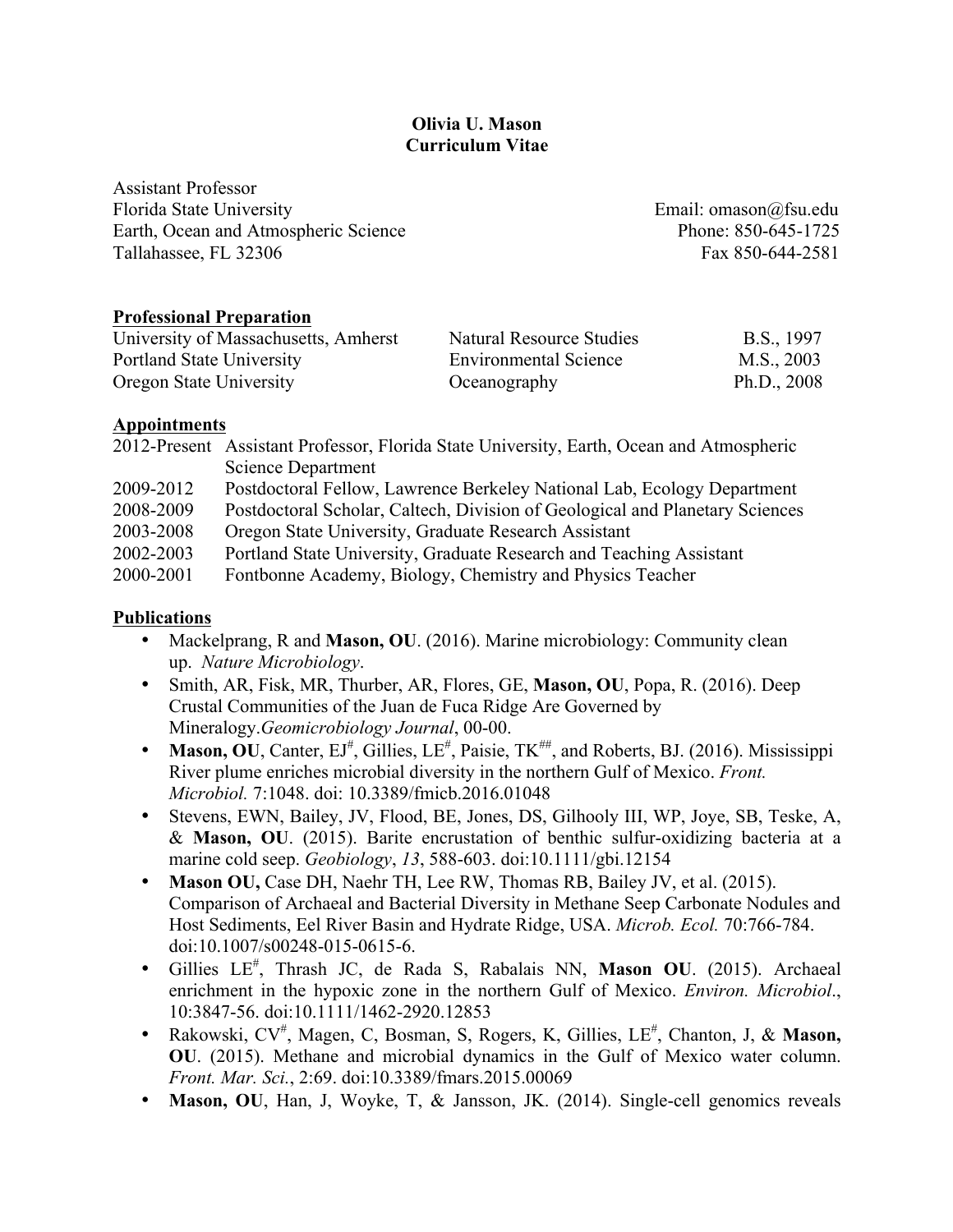features of a Colwellia species that was dominant during the Deepwater Horizon oil spill. *Front. Microbiol.*, 5:332. doi:10.3389/fmicb.2014.00332

- Lamendella, R, Strutt, S, Borglin, SE, Chakraborty, R, Tas, N, **Mason, OU**, Hultman, J, Prestat, E, Hazen, TC, & Jansson, JK. (2014). Assessment of the Deepwater Horizon oil spill impact on Gulf coast microbial communities. *Front. Microbiol.*, 5:130. doi:10.3389/fmicb.2014.00130
- Scott, NM, Hess, M, Bouskill, NJ, **Mason, OU**, Jansson, JK, & Gilbert, JA. (2014). The microbial nitrogen cycling potential in marine sediments is impacted by polyaromatic hydrocarbon pollution. *Front. Microbiol*., 5:108 doi:10.3389/fmicb.2014.00108
- Paisie,  $TK^{\#}$ , Miller, TE, & Mason, OU. (2014). Effects of a Ciliate Protozoa Predator on Microbial Communities in Pitcher Plant (Sarracenia purpurea) Leaves. *PLoS ONE*, *9*, e113384. doi:doi:10.1371/journal.pone.0113384
- Trexler, R, Solomon, C, Brislawn, CJ, Wright, JR, Rosenberger, A, McClure, EE, Grube, AM, Peterson, MP, Keddache, M, Mason, OU, Hazen, TC, Grant, CJ, & Lamendella, R. (2014). Assessing impacts of unconventional natural gas extraction on microbial communities in headwater stream ecosystems in Northwestern Pennsylvania. *Front. Microbiol*, *5*, 522. doi:10.3389/fmicb.2014.00522
- **Mason, OU**, Scott, NM, Gonzalez, A, Robbins-Pianka, A, Bælum, J, Kimbrel, J, Bouskill, NJ, Prestat, E, Borglin, S, Joyner, DC, Fortney, JL, Jurelevicius, D, Stringfellow, WT, Alvarez-Cohen, L, Hazen, TC, Knight, R, Gilbert, JA and Jansson, JK. (2014). Metagenomics reveals sediment microbial community response to Deepwater Horizon oil spill. *ISMEJ* 8:1464-1475. doi:10.1038/ismej.2013.254
- Nicora, CD, Anderson, BJ, Callister, SJ, Norbeck, AD, Purvine, SO, Jansson, JK, **Mason, OU**, David, MM, Jurelevicius, D, Smith, RD, & Lipton, MS. (2013). Amino acid treatment enhances protein recovery from sediment and soils for metaproteomic studies. *Proteomics*, *13*, 2776-85. doi:doi:10.1002/pmic.201300003
- Dubinsky, EA, Conrad, ME, Chakraborty, R, Bill, M, Borglin, SE, Hollibaugh, JT, **Mason, OU**, Piceno, YM, Reid, FC, Stringfellow, WT, Tom, LM, Hazen, TC, & Andersen, GL. (2013). Succession of Hydrocarbon-Degrading Bacteria in the Aftermath of the Deepwater Horizon Oil Spill in the Gulf of Mexico. *Environmental Science & Technology*, *47*, 10860-10867. doi:10.1021/es401676y
- **Mason, OU,** Hazen, TC, Borglin, S, Chain, PSG, Dubinsky, EA, Fortney, JL, Han, J, Holman, H-YN, Hultman, J, Lamendella, R, Mackelprang, R, Malfatti, S, Tom, LM, Tringe, SG, Woyke, T, Zhou, J, Rubin, EM, and Jansson, JK. (2012). Metagenomics, metatranscriptomics and single cell sequencing reveal bacterial response to the Gulf oil spill. *ISME J* 6:1715-1727. doi:10.1038/ismej.2012.59
- Bælum, J, Borglin, S, Fortney, JL, Lamendella, R, **Mason, OU**, Bill, M, Conrad, ME, Malfatti, S, Tringe, SG, Holman, H-YN, Hazen, TC, and Jansson, JK. (2012). Deep-sea bacteria enriched by oil and dispersant from the Deepwater Horizon Spill. *Env. Micro.,* 9:2405-2416. doi:10.1111/j.1462-2920.2012.02780.x.
- Lu, Z, Deng, Y, Van Nostrand, JD, He, Z, Voordeckers, J, Zhou, A, Lee, Yong-Jin, **Mason, OU**, Dubinsky, EA, Chavarria, KL, Tom, LM, Fortney, JL, Lamendella, R, Jansson, JK, D'haeseleer, P, Hazen, TC, & Zhou, J. (2012). Microbial gene functions enriched in the Deepwater Horizon deep-sea oil plume. *ISME J*, *6(2)*, 451-460. doi:10.1038/ismej.2011.91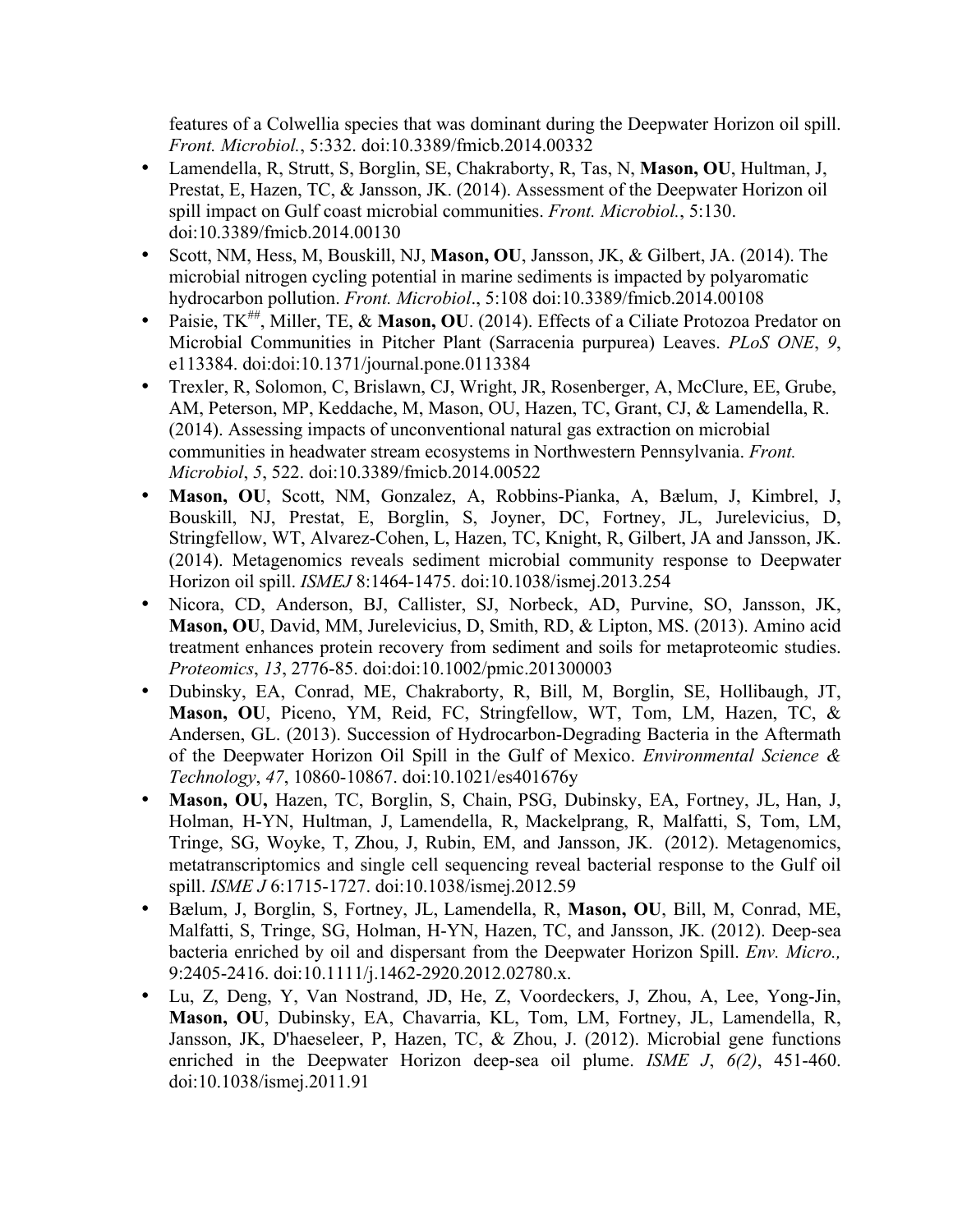- Blackman, DK, & IODP Expeditions 304/305 Science Team. (2011). Drilling constraints on lithospheric accretion and evolution at Atlantis Massif, Mid-Atlantic Ridge 30°N. *Journal of Geophysical Research*, *116(B7)*, 1-x. doi:10.1029/2010JB007931
- Bertagnolli, AD, Treusch, AH, **Mason, OU**, Stingl, U, Vergin, KL, Chan, F, Beszteri, B, & Giovannoni, SJ. (2011). Bacterial diversity in the bottom boundary layer of the inner continental shelf of Oregon, USA. *Aquatic Microbial Ecology*, *64(1)*, 15-25.
- **Mason, OU**, Nakagawa, T, Rosner, M, Van Nostrand, JD, Zhou, J, Maruyama, A, Fisk, MR, & Giovannoni, SJ. (2010). First Investigation of the Microbiology of the Deepest Layer of Ocean Crust. *PLOS ONE*, *5(11)*, 1-x. doi:10.1371/journal.pone.0015399
- Hazen, TC, Dubinsky, EA, DeSantis, TZ, Andersen, GL, Piceno, YM, Singh, N. Jansson, JK, Probst, A, Borglin, SE, Fortney, JL, Stringfellow, WT, Bill, M, Conrad, ME, Tom, LM, Chavarria, KL, Alusi, TR, Lamendella, R, Joyner, DC, Spier, C, Baelum, J, Auer, M, Zemla, ML, Chakraborty, R, Sonnenthal, EL, D'Haeseleer, P, Holman, HYN, Osman, S, Lu, ZM, Van Nostrand, JD, Deng, Y, Zhou, JZ and **Mason, OU**. (2010). Deep-Sea Oil Plume Enriches Indigenous Oil-Degrading Bacteria. *Science* 330:204-208.
- **Mason, OU**, Di Meo-Savoie, CA, Van Nostrand, JD, Zhou, J, Fisk, MR, & Giovannoni, SJ. (2009). Prokaryotic diversity, distribution, and insights into their role in biogeochemical cycling in marine basalts. *ISME J*, *3(2)*, 231-242. doi:10.1038/ismej.2008.92
- **Mason, OU**, Stingl, U, Wilhelm, LJ, Moeseneder, MM, Di Meo-Savoie, CA, Fisk, MR, & Giovannoni, SJ. (2007). The phylogeny of endolithic microbes associated with marine basalts. *Environmental Microbiology*, *9(10)*, 2539-2550. doi:10.1111/j.1462- 2920.2007.01372.x
- Ildefonse, B, & IODP Expeditions 304/305 Science Team. (2007). Oceanic core complexes and crustal accretion at slow-spreading ridges. *Geology*, *35(7)*, 623-626.
- Fisk, M, Popa, R, **Mason, OU**, Storrie-Lombardi, M, & Vicenzi, E. (2006). Ironmagnesium silicate bioweathering on Earth (and Mars?). *Astrobiology*, *6(1)*, 48-68. doi:10.1089/ast.2006.6.48
- Amaral Zettler, LA, Laatsch, AD, Zettler, E, Nerad, TA, Cole, J, Diaz, FC, Diaz, J, Janzen, DH, Sittenfeld, ANA, **Mason, O**, & Reysenbach, Anna-Louise. (2005). A Microbial Observatory of Caterpillars: Isolation and Molecular Characterization of Protists Associated with the Saturniid Moth Caterpillar Rothschildia lebeau. *Journal of Eukaryotic Microbiology*, *52(2)*, 107-115. doi.org/10.1111/j.1550-7408.2005.05202008.x

### **Synergistic Activities**

- Scientific Program Committee Member for the Microbiology and Molecular Ecology Session, Organizer, Early Career Workshop, Session Co-Chair ASLO, TOS, AGU Ocean Sciences Meeting (2016)
- Guest Scientist, FSUS Kindergarten in classroom talk and hands on oceanography experiment (2015)
- Deep-C "Project Goo" citizen scientist participant-in classroom talks and hands on laboratory work to learn about oil spills (30 high school students at Lawton Chiles) (2014)
- Project Scientist "Superstar" participant (females ages 4-12) (2014)
- Ocean Sciences Meeting, ASLO, TOS, and AGU, Honolulu, Hawaii (2014)